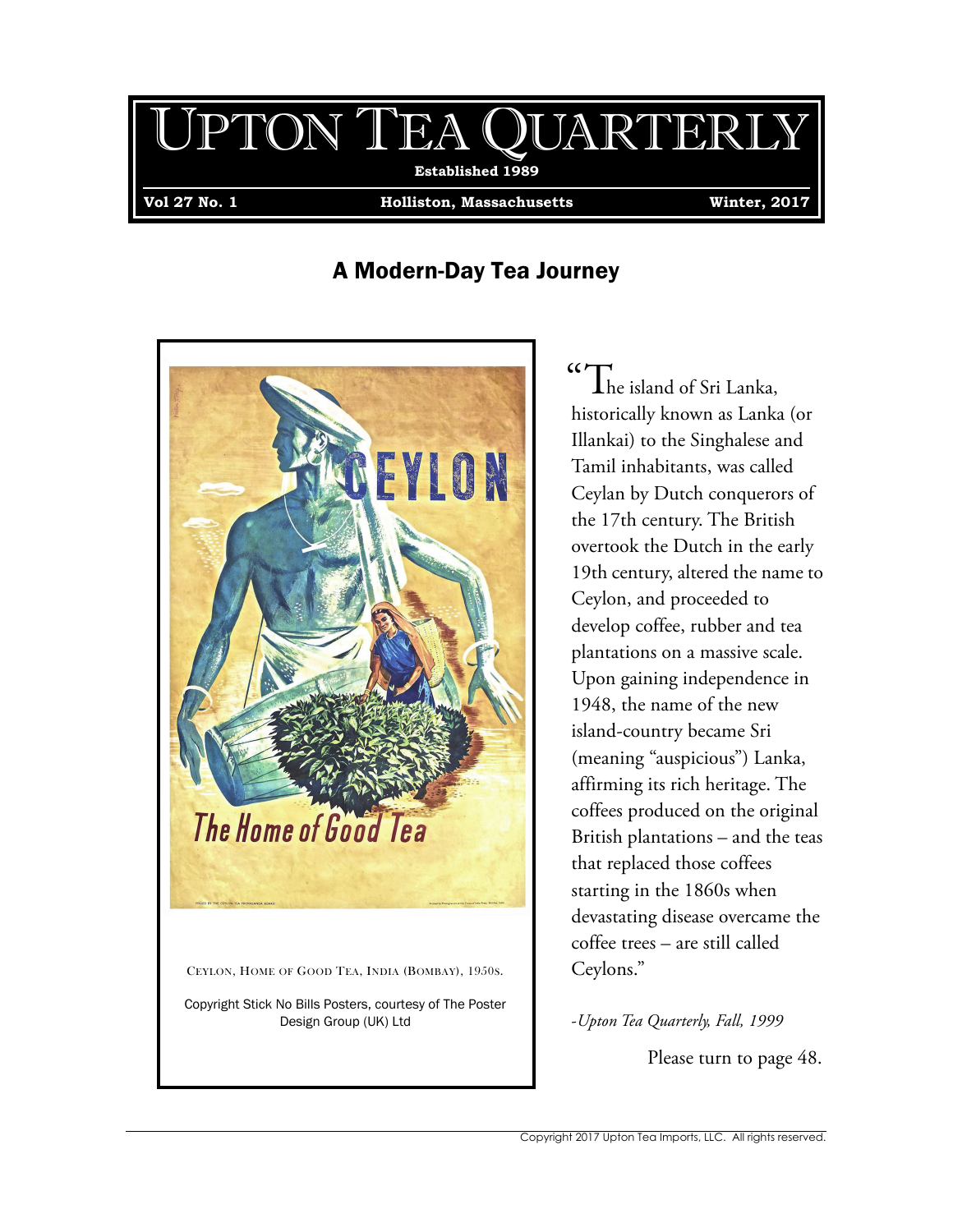### *A Modern-Day Tea Journey I Left My Heart (and My Sneakers) in Sri Lanka* -by Rebecca M.

When I was approached about guest writing the article for this issue of the Upton Tea Quarterly, I was thrilled at the prospect of sharing my visit to Sri Lanka this past summer. Included in the responsibilities of a customer service representative at Upton Tea Imports is the role of tea consultant. I have developed a passion for tea during my 10 years with Upton Tea Imports. If you have phoned in to place an order or for some consultation, we have probably had the chance to speak. In addition to my avid enthusiasm for tea, I have always wanted to travel. Upton Tea Imports is investing in its employees to travel to country of origin to experience tea, and I did not hesitate when offered the opportunity. My appreciation for Ceylon teas has grown exponentially, as well as my fascination with the effects of the various microclimates in which they are produced. I am always amazed by the diversity of flavor imparted by a simple change in elevation. I lean towards a slight preference for the teas from the lower growing region, and I was honored to have the rare opportunity to indulge this growing interest. This visit was especially timely since it coincided with the 150th anniversary of Ceylon tea production.

The length of the flight itself was a singular experience. It was my first time spending nearly twenty hours on a plane only to end up nine and a half hours ahead of where I left. The time zone change took some getting used to. Excitement reasserted itself after landing and a good night's rest. After a day of acclimating and taking tours of local Buddhist and Hindu temples in Colombo, the capital city, I was ready to make my way up the winding switchback roads to the Nuwara Eliya district, a high-grown region with elevations over 6,000 feet.

The approach quickly became enveloped in mist as the road stretched up into the clouds. There was a wide range of flora and fauna as well as an impressive waterfall to observe, which served to make the long drive to the Heritance Tea Factory Hotel fly by.

Bright and early the next morning, I visited the Idulgashinna and Dambatenne Estates. At the Idulgashinna Estate, after being very warmly welcomed and given a short talk on the history of the estate, there were teas to taste. The lineup of 16 different teas ranged from hearty, broken-leaf black teas to rich, complex black teas with wiry leaves and golden tips to a selection of green teas, including the bold-leaf "Blink Bonnie," and a set of flowering display teas. You may find our new offerings from the Idulgashinna Estate on page 35 of this catalog. There was much touching and smelling of wet and dry leaves followed by smelling, sipping and slurping from the brewed cups. As I progressed down the line, I was sure that the tea I was sipping at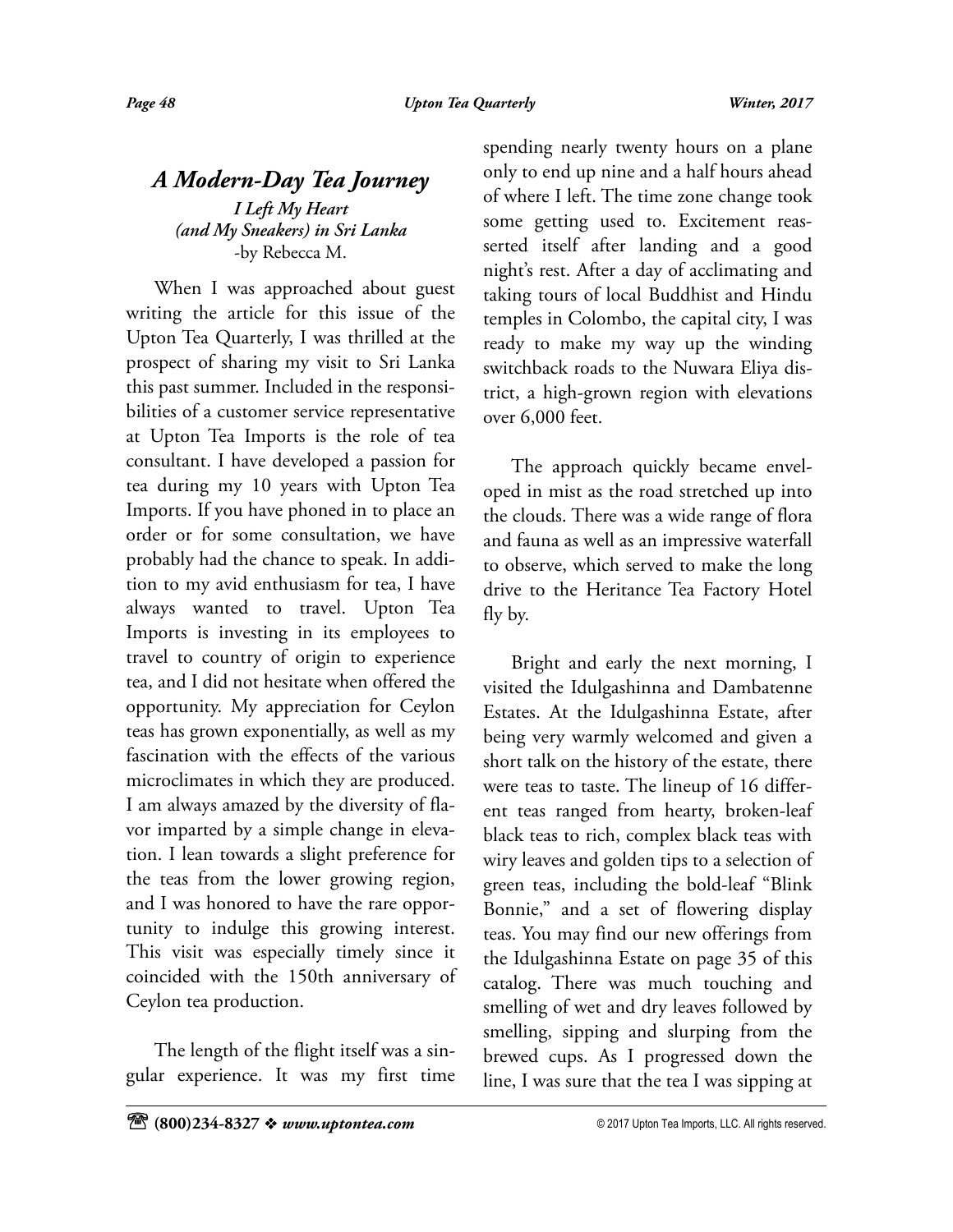that moment was my favorite, and then I quickly revised that assessment as I tasted the next cup. Each tea had a familiar style but an unmistakably unique character in which I could discern the influence of the flowers and spices that shared the growing area. It changed the entire tea tasting experience for me and emphasized the role that the growing environment plays in the flavor of tea. Finding notes of jasmine and cinnamon when tasting a tea, while the air around me was redolent with those scents, was an experience I will not soon forget. During the visit to the Dambatenne Estate, I had a close-up view of row upon row of tea bushes. Peering from the top of rolling slopes full of waves of vibrant green, pictures do not capture it entirely; it surrounds you and fills you with a sense of true awe. I took a moment to seek out those bushes that might still be flowering. I did find quite a few of the delicate white tea blossoms, lower down than I had expected. While crouched down, I got a good look at the tangled, knotted trunks of the bushes, which reminded me very much of Bonsai trees. They appeared to be cultivated and pruned in much the same way, care taken to keep them at approximately hip height for ease of harvesting. Lunch followed at Sir Thomas Lipton's bungalow, which afforded a view of an impressive English style garden, one of the remnants of colonial influence.

My next visit was to the Somerset Estate, where I had the chance to visit with some of the tea pickers in the tea garden. They were kind enough to demonstrate the proper, two leaves and a bud, tea plucking method. Then I was able to try my hand at picking some. It was such a beautiful experience to be able to touch and smell the leaves in the bright morning air. The proper technique became easier after a few tries, though my speed could benefit from a bit more practice. After that, I had the chance to tour around the factory, where all the drying, processing and sorting takes place. The equipment, machines and drying beds made for quite an impressive sight. When I was handed a paper surgical mask at the beginning of the tour, I was not sure why it would be necessary but, as the tour progressed, it became clear. As tea dries, the lighter material, such as stems, gets separated from the leaves. As sifting and sorting take place, much of that particulate ends up in the air. The tour ended and I walked past the finished product, a large stack of tea sacks, ready for their destination.

After the factory tour, I headed to the Tea Research Institute in Talawakelle, established in 1925. There was more history and information than it would be possible to absorb in an afternoon, particularly a library of tea journals that I would have loved to peruse. There were panels on the walls, as well as displays, outlining everything from the very beginnings of tea cultivation to soil sampling and testing to steeping instructions.